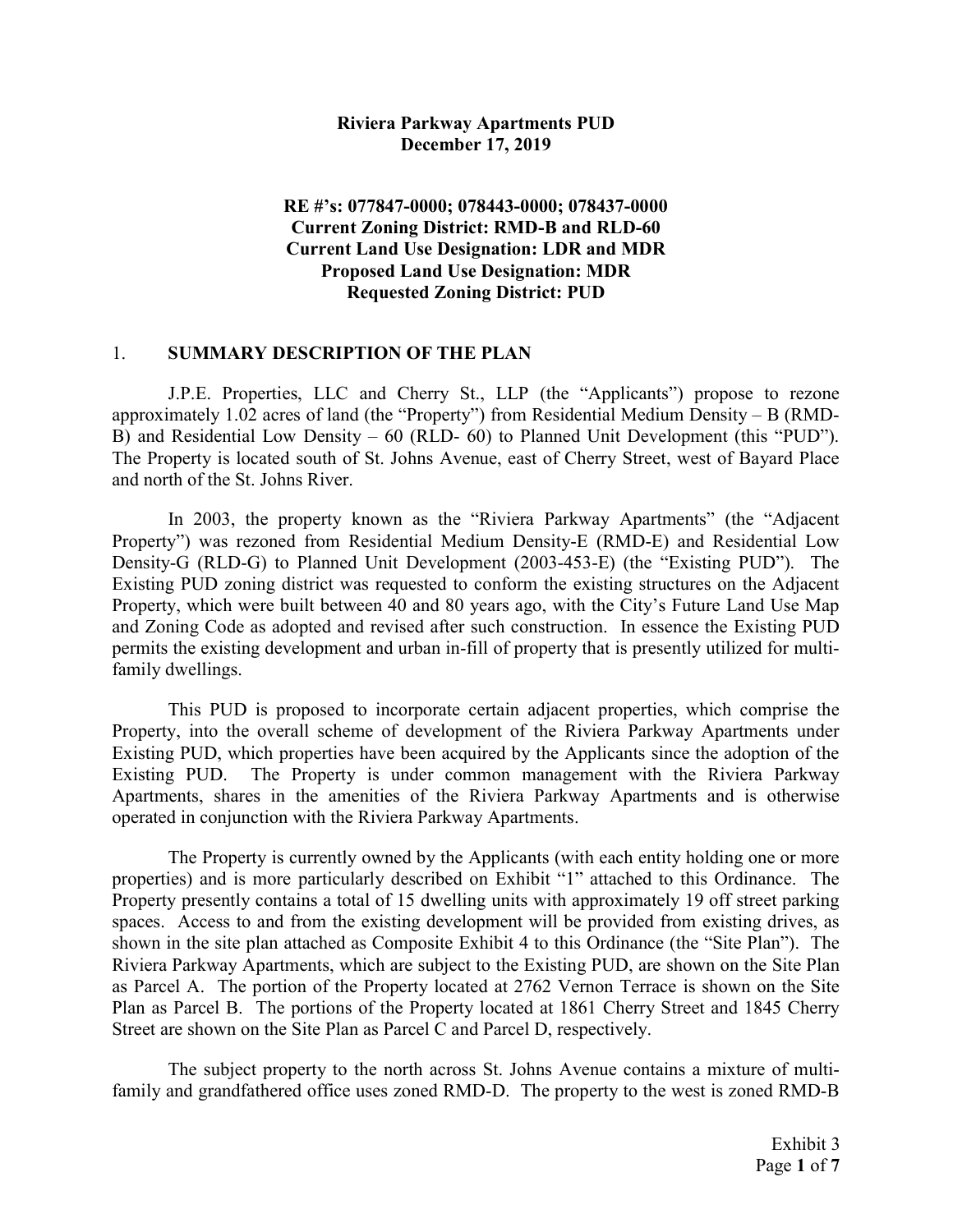and has a mix of residential and office uses. The property to the east includes is zoned RLD-60 and with a mixture of multi-family, single family and bed & breakfast uses. The St. Johns River is located south of the Property.

This PUD permits the existing development of 15 multifamily residential units as depicted on the Site Plan. These 15 dwelling units have been built on the Property during the past 60 to 80 years. The current land use categories on the subject property is LDR and MDR. An amendment to the Future Land Use map of the Comprehensive Plan is being sought simultaneously with this PUD to change the land use designation of the portion of the Property located on Vernon Terrace, Parcel B, to MDR. The portion of the Property on Vernon Terrace has a density of 11 units per acre, which is consistent with the MDR land use category. The portions of the Property located at 1861 and 1845 Cherry Street, Parcels C and D, have a density, when considered together, of 20 units per acre, consistent with its current MDR land use category. Since 1861 and 1845 Cherry Street, Parcels C and D, are both governed by this PUD, the foregoing density calculation is permitted on a cumulative basis.

The primary uses in the MDR land use category are multi-family developments, such as this. This site is located in an urban setting, amid other urban uses. Other urban multifamily developments are prevalent throughout the area.

The PUD provides for: specific and controlled access; specific landscaping and specific design and site planning features. Essentially, the PUD provides for a site planned development specific to and consistent with the urban setting at this location which has existed for more than 60 years. However, nothing in this PUD shall prohibit future applications to close the alleys that run adjacent to the Property.

### 2. PUD DEVELOPMENT CRITERIA

### A. Maximum Density:

15 dwelling units, cumulatively on the Property.

# B. Permitted Use and Structures:

Those uses and structures permitted in the RMD-B zoning district.

# C. Permitted Uses and Structures by Exception:

Those uses and structures permitted by exception in the RMD-B zoning district.

# D. Permitted Accessory Uses:

Those uses and structures permitted as accessory uses in the RMD-B zoning district, but subject to the setbacks shown on the Site Plan and not those contained in Part 4.

# E. Minimum Lot and Building Requirements

Minimum Lot Width: Sixty (60) feet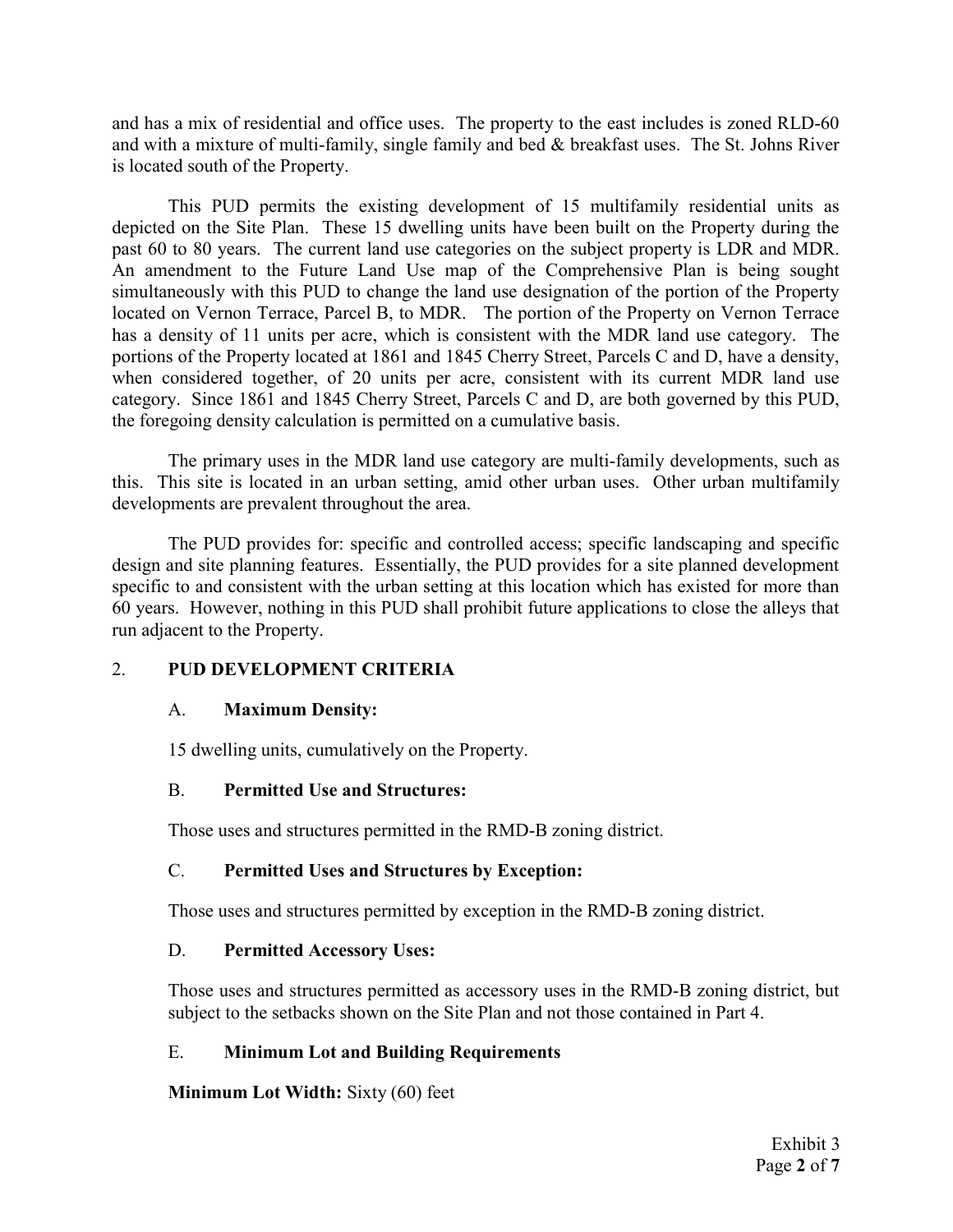Minimum Lot Area: As noted on the Site Plan, which are as follows:

- 1. Parcel B 24,487 square feet
- 2. Parcel C 11,021 square feet
- 3. Parcel D 9,024 square feet

Minimum Yard Requirements: As noted on the Site Plan.

Maximum Building Height: Thirty-five (35) feet to average height of the roof. As provided in Section 656.405, Ordinance Code, chimneys and other appurtenances may be placed above this maximum height.

### Maximum lot coverage by buildings and structures: 50%

F. Access: Access will be from existing curb cuts as shown on the Site Plan. The PUD zoning district is being requested to conform the existing structures, which were built between 60 and 80 years ago, with the City's Future Land Use Map and Zoning Code as adopted and revised since that time. This PUD permits the existing development that is presently utilized for multi-family dwellings with no changes to the existing access. However, nothing in this PUD shall prohibit future applications to close the alleys that run adjacent to the Property, and to provide access from the same.

G. Signage: Existing signage shall be permitted to remain or be replaced, consistent with the height, size, location and other characteristics (e.g. illuminated or non-illuminated) of the existing signage.

H. Parking and Loading Requirements: According to the code approximately 32 parking spaces would be required calculated as follows: 30 parking spaces for the 15 two bedroom units and 2 spaces for the owner/operator and employees. 19 parking spaces are provided as depicted on the Site Plan. The Applicant submits that, based on over 60 years of operation, this location has demonstrated that sufficient parking exists on site.

I. Landscaping: The landscaping will remain as it presently exists. The PUD zoning district is being requested to conform the existing structures, which were built between 60 and 80 years ago, with the City's Future Land Use Map and Zoning Code as adopted and revised since that time. This PUD permits the existing development that is presently utilized for multifamily dwellings with no changes to the landscaping in order to maintain the existing character of the neighborhood including the relationship between the present structures and adjacent single family uses. In the event that more than 50% of the development is replaced or rebuilt in one 365 consecutive day period landscaping will, to the extent feasible in relation to the remaining components of this PUD, be replaced or rebuilt will conform to the land development regulations in effect at that time.

J. Architectural Compatibility: The architecture of this development complements the local historic architecture of the surrounding neighborhood. The PUD zoning district is being requested to conform the existing structures, which were built between 60 and 80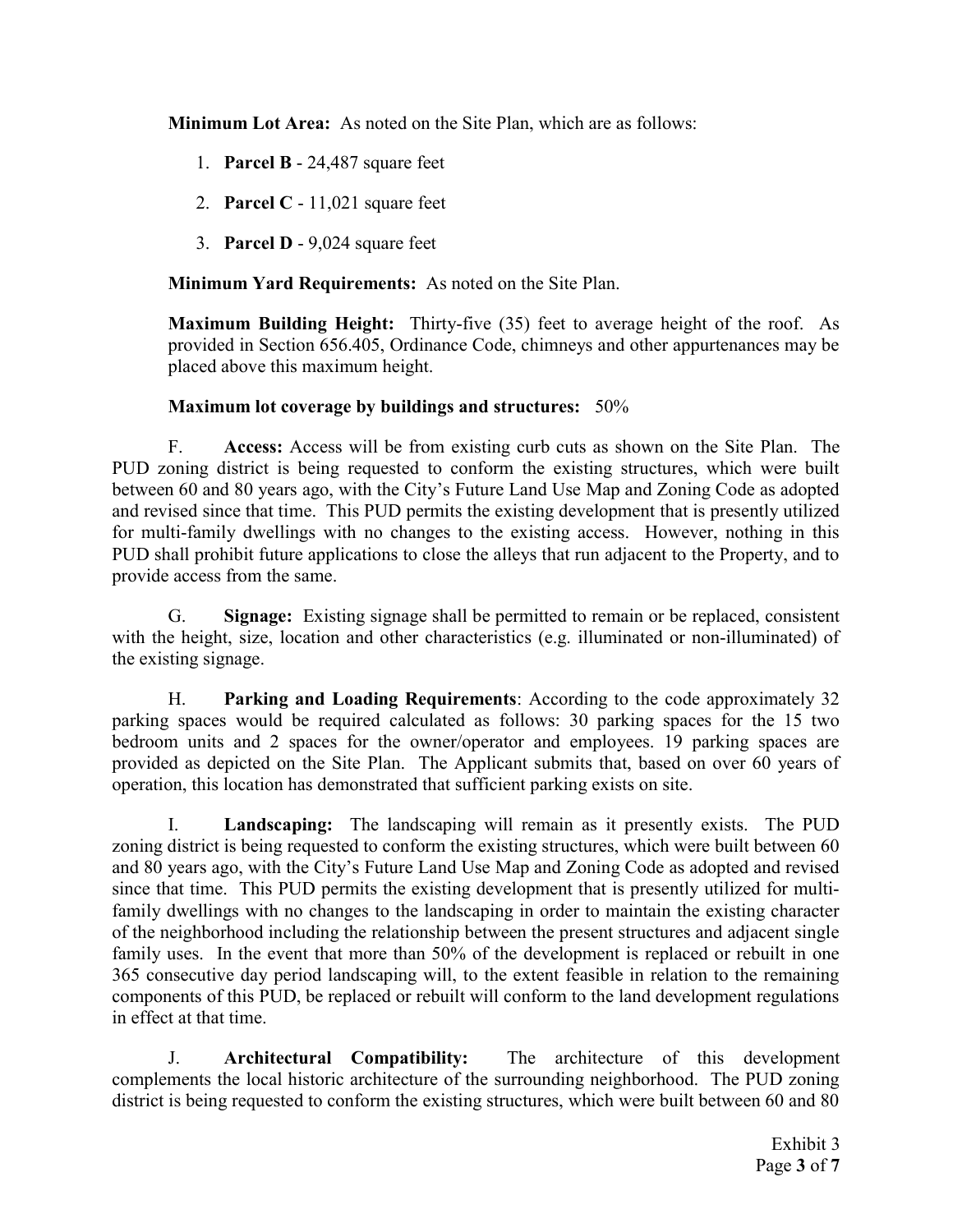years ago, with the City's Future Land Use Map and Zoning Code as adopted and revised since that time. This PUD permits the existing development that is presently utilized for multi-family dwellings with no changes proposed to the existing architecture.

K. Phasing: This development has already been built.

L. Utilities: Electric utility, water and sewer are provided by the Jacksonville Electric Authority.

M. Storm Water Retention: Storm water retention shall remain as previously constructed.

N. Pre-application Conference: A pre-application conference was held regarding this application on July 23, 2019.

#### 3. LAND USE TABLE:

A Land Use Table is attached hereto as Exhibit "F."

#### 4. PUD/DIFFERENCE FROM USUAL APPLICATION OF ZONING CODE

The existing zoning districts applicable to the Property are RMD-B and RLD-60. While the existing structures on the Property were built between 60 and 80 years ago, such structures may not conform to the requirements of the existing Zoning Code with respect to setbacks, lot width, lot area, etc. The purpose of this PUD is to ensure that the existing structures on the Property may be repaired, maintained and rebuilt with the same footprint and intensity of use as have existed for the past 60 to 80 years. Therefore, this PUD deviates from the Zoning Code to the extent that the existing structures on the Property deviate from the Zoning Code, as shown on the Site Plan. Differentiations from the Zoning Code that are capable of being specifically set forth are outlined in the table below.

| Element  | <b>Zoning Code</b>                                                                                      | <b>Proposed PUD</b>                                                                                                                                                                                                                                                                                                                                                                                                                                           | Reasoning                                                                                                                                                                                            |
|----------|---------------------------------------------------------------------------------------------------------|---------------------------------------------------------------------------------------------------------------------------------------------------------------------------------------------------------------------------------------------------------------------------------------------------------------------------------------------------------------------------------------------------------------------------------------------------------------|------------------------------------------------------------------------------------------------------------------------------------------------------------------------------------------------------|
| Parking: | 30 parking spaces for the 15 two bedroom<br>units and 2 spaces for the owner/operator<br>and employees. | 19 parking spaces are provided as depicted<br>on the Site Plan.                                                                                                                                                                                                                                                                                                                                                                                               | To ensure that the existing structures on the<br>Property may be repaired, maintained and<br>rebuilt with the same footprint and intensity<br>of use as have existed for the past 60 to 80<br>years. |
| Access:  | In accordance with Part 6 of the Zoning<br>Code.                                                        | Access will be from existing curb cuts as<br>shown on the Site Plan. The PUD zoning<br>district is being requested to conform the<br>existing structures, which were built between<br>60 and 80 years ago, with the City's Future<br>Land Use Map and Zoning Code as adopted<br>and revised since that time. This PUD<br>permits the existing development that is<br>presently utilized for multi-family dwellings<br>with no changes to the existing access. | To ensure that the existing structures on the<br>Property may be repaired, maintained and<br>rebuilt with the same footprint and intensity<br>of use as have existed for the past 60 to 80<br>years. |
| Signage: | RLD-60 and RMD-B:                                                                                       | Existing signage shall be permitted to remain<br>or be replaced, consistent with the height,<br>size, location and other characteristics (e.g.                                                                                                                                                                                                                                                                                                                | To ensure that the existing structures on the<br>Property may be repaired, maintained and<br>rebuilt with the same footprint and intensity                                                           |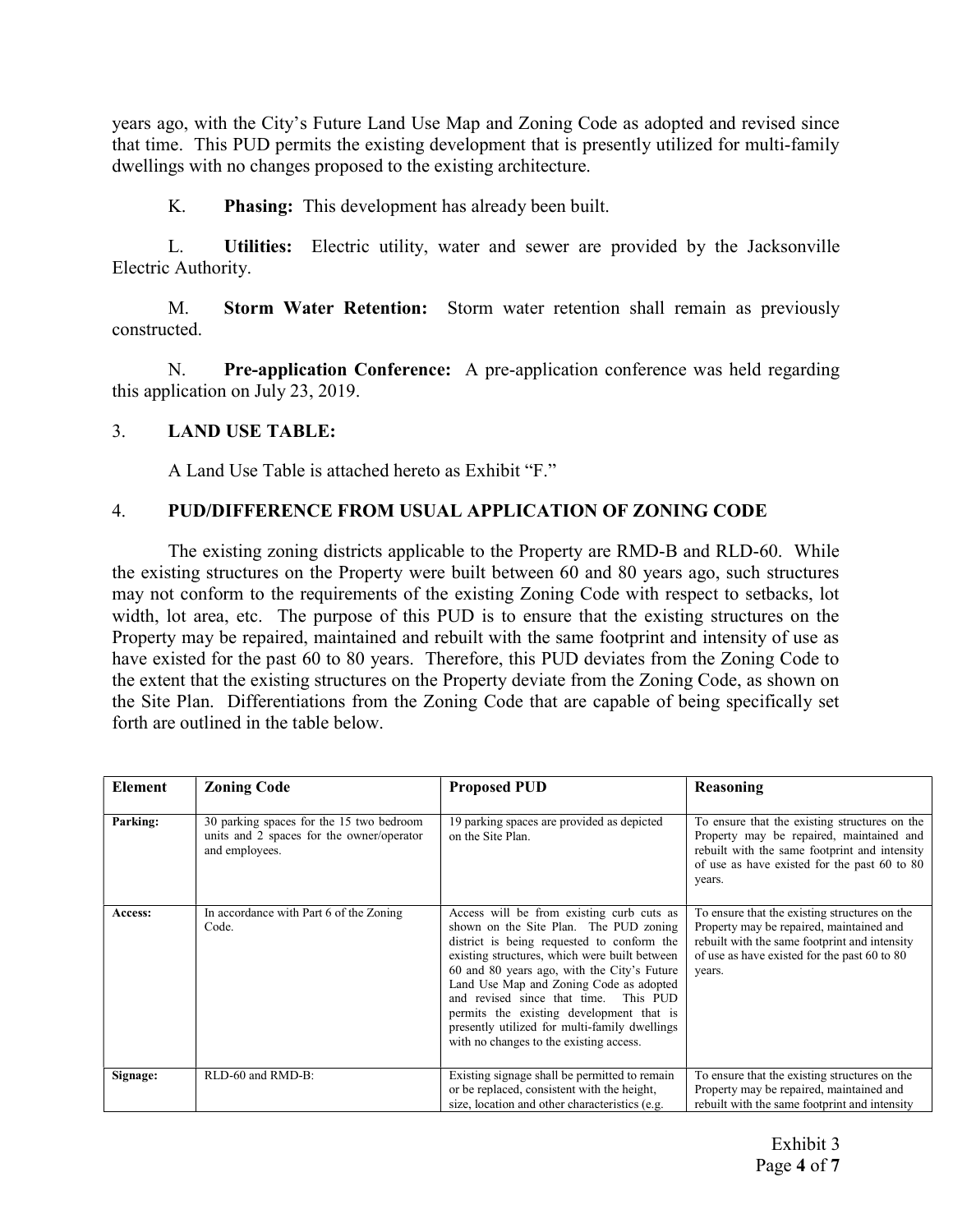|                                                                             | One nonilluminated sign not<br>(i)<br>exceeding a maximum of one square foot<br>in area and mounted flat against the wall of<br>the building or structure is permitted,<br>unless otherwise specifically prohibited in<br>the Zoning Code.<br>One nonilluminated sign not<br>(ii)<br>exceeding a maximum of 24 square feet in<br>area may be allowed, provided it is<br>specifically authorized in the grant of<br>exception, unless otherwise specifically<br>prohibited in the Zoning Code.                                                                                                                                                                                           | illuminated vs. non-illuminated) of the<br>existing signage.                                                                                                                                                                                                                                                                                                                                                                                                                                                                                                                                                                                                                                                                                                                                                                                                                                                                                     | of use as have existed for the past 60 to 80<br>years.                                                                                                                                               |
|-----------------------------------------------------------------------------|-----------------------------------------------------------------------------------------------------------------------------------------------------------------------------------------------------------------------------------------------------------------------------------------------------------------------------------------------------------------------------------------------------------------------------------------------------------------------------------------------------------------------------------------------------------------------------------------------------------------------------------------------------------------------------------------|--------------------------------------------------------------------------------------------------------------------------------------------------------------------------------------------------------------------------------------------------------------------------------------------------------------------------------------------------------------------------------------------------------------------------------------------------------------------------------------------------------------------------------------------------------------------------------------------------------------------------------------------------------------------------------------------------------------------------------------------------------------------------------------------------------------------------------------------------------------------------------------------------------------------------------------------------|------------------------------------------------------------------------------------------------------------------------------------------------------------------------------------------------------|
| Landscaping:                                                                | In accordance with Part 12 of the<br>Zoning Code.                                                                                                                                                                                                                                                                                                                                                                                                                                                                                                                                                                                                                                       | The landscaping will remain as it presently<br>exists. The PUD zoning district is being<br>requested to conform the existing structures,<br>which were built between 60 and 80 years<br>ago, with the City's Future Land Use Map<br>and Zoning Code as adopted and revised<br>since that time. This PUD permits the<br>existing development that is presently<br>utilized for multi-family dwellings with no<br>changes to the landscaping in order to<br>maintain the existing character of the<br>neighborhood including the relationship<br>between the present structures and adjacent<br>single family uses. In the event that more<br>than 50% of the development is replaced or<br>rebuilt in one 365 consecutive day period<br>landscaping will, to the extent feasible in<br>relation to the remaining components of this<br>PUD, be replaced or rebuilt will conform to<br>the land development regulations in effect at<br>that time. | To ensure that the existing structures on the<br>Property may be repaired, maintained and<br>rebuilt with the same footprint and intensity<br>of use as have existed for the past 60 to 80<br>years. |
| <b>Minimum Lot</b><br>and Building<br><b>Requirements</b><br>$\ddot{\cdot}$ | RMD-B:<br>Minimum Yard Requirements:<br>$(i)$ Front $-20$ feet<br>$(ii) Side - 10 feet$<br>$(iii)$ Rear $-20$ feet<br>Minimum Lot Area: 6,000 square feet<br>for the first two family units and<br>4,400 square feet for each additional<br>unit, not to exceed ten units per acre.<br>Maximum Height: 45 feet; provided,<br>however, that height may be<br>unlimited where all required yards are<br>increased by one foot for each one<br>feet of building height or fraction<br>thereof in excess of 45 feet.<br><b>RLD-60:</b><br>Minimum Yard Requirements:<br>$(i)$ Front $-20$ feet<br>$(ii) Side - 5 feet$<br>$(iii)$ Rear $-10$ feet<br>Minimum Lot Area:<br>6,000 square feet | Minimum Lot Area: As noted on the Site<br>Plan.<br>Minimum Yard Requirements: As noted on<br>the Site Plan.<br>Maximum Building Height: Thirty-five (35)<br>feet to average height of the roof. As<br>provided in Section 656.405, Ordinance<br>Code, chimneys and other appurtenances<br>may be placed above this maximum height.                                                                                                                                                                                                                                                                                                                                                                                                                                                                                                                                                                                                               | To ensure that the existing structures on the<br>Property may be repaired, maintained and<br>rebuilt with the same footprint and intensity<br>of use as have existed for the past 60 to 80<br>years. |
| Permitted<br>Accessory<br>Uses:                                             | In accordance with Section 656.403.                                                                                                                                                                                                                                                                                                                                                                                                                                                                                                                                                                                                                                                     | Those uses and structures permitted as<br>accessory uses in the RMD-B zoning district,<br>but subject to the setbacks shown on the Site                                                                                                                                                                                                                                                                                                                                                                                                                                                                                                                                                                                                                                                                                                                                                                                                          | To ensure that the existing structures on the<br>Property may be repaired, maintained and<br>rebuilt with the same footprint and intensity                                                           |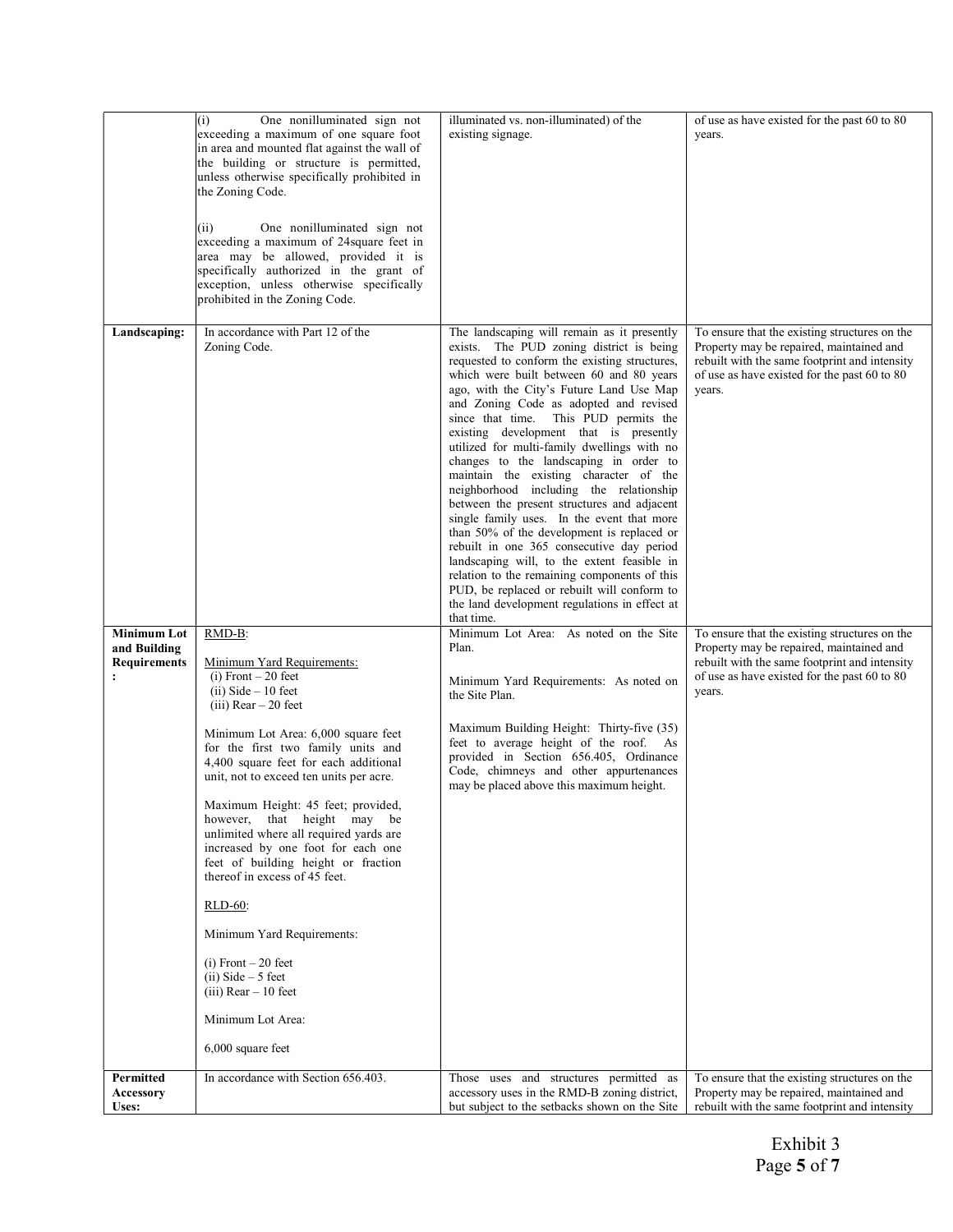|  | Plan and not those contained in Part 4. | of use as have existed for the past 60 to 80<br>years. |
|--|-----------------------------------------|--------------------------------------------------------|
|  |                                         |                                                        |

### 5. PUD REVIEW CRITERIA:

A. Consistency With the Comprehensive Plan: The subject property is currently located within the LDR and MDR categories. A land use amendment is proposed to change the land use designation of a portion of the Property (2762 Vernon Terrace – Parcel B) to MDR. The portion of the Property located at 1861 and 1845 Cherry Street, Parcels C and D, have a gross density of 20 units per acre, consistent with its current MDR land use category. These existing densities are consistent with the maximum densities permitted in the MDR land use categories.

B. Consistency with the Concurrency Management System: The development is already built and therefore remains consistent with the Concurrency Management System. The PUD zoning district is being requested to conform the existing structures, which were built between 60 and 80 years ago, with the City's Future Land Use Map and Zoning Code as adopted and revised since that time. This PUD permits the existing development that is presently utilized for multi-family dwellings, as a result the Applicant is not required to seek a CCAS.

C. Internal Compatibility/Vehicular Access: The Site Plan depicts present access and internal circulation. The PUD zoning district is being requested to conform the existing structures, which were built between 60 and 80 years ago, with the City's Future Land Use Map and Zoning Code as adopted and revised since that time. This PUD permits the existing development that is presently utilized for multi-family dwellings with no changes proposed to the internal circulation patterns or vehicular access.

D. External Compatibility: The existing multi-family dwelling units fit nicely into the existing land use fabric of Riverside and Avondale. Several multi-family units with higher density developments already exist in this neighborhood. The PUD zoning district is being requested to conform the existing structures, which were built between 60 and 80 years ago, with the City's Future Land Use Map and Zoning Code as adopted and revised since that time. This PUD permits the existing development that is presently utilized for multi-family dwellings to remain in place.

E. Intensity of Development: The proposed development would be consistent and comparable with the intensity of development in the area. To the east are a mix of office and residential uses. To the north are office and residential uses. To the west are multi-family and bed & breakfast uses. The PUD zoning district is being requested to conform the existing structures, which were built between 60 and 80 years ago, with the City's Future Land Use Map and Zoning Code as adopted and revised since that time. This PUD permits the existing development that is presently utilized for multi-family dwellings to remain in place.

F. Maintenance of Common Areas and Infrastructure: All common areas will be maintained by the owner of the Property or an owners' association.